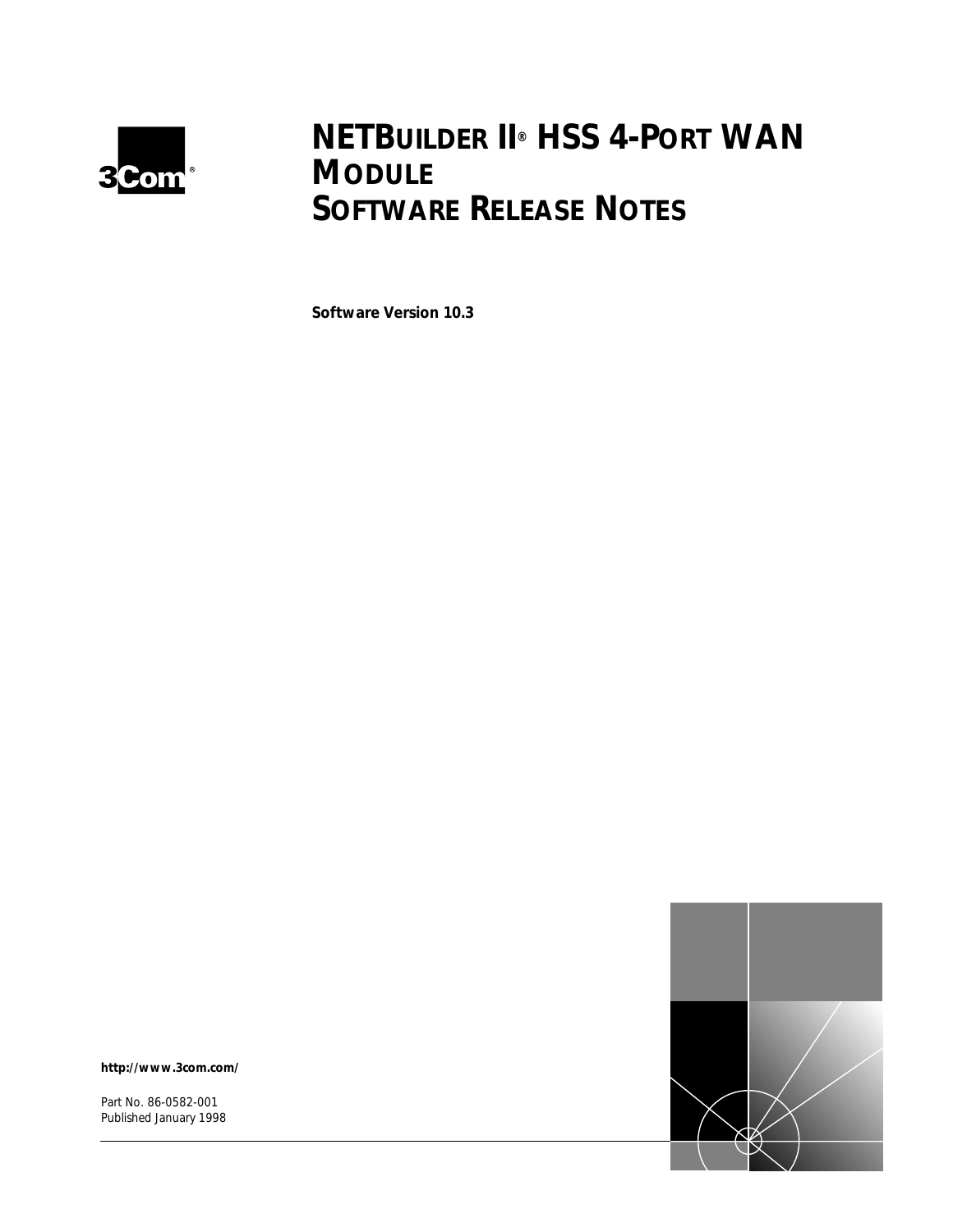**3Com Corporation 5400 Bayfront Plaza Santa Clara, California 95052-8145**

Copyright © 1997, 3Com Corporation. All rights reserved. No part of this documentation may be reproduced in any form or by any means or used to make any derivative work (such as translation, transformation, or adaptation) without written permission from 3Com Corporation.

3Com Corporation reserves the right to revise this documentation and to make changes in content from time to time without obligation on the part of 3Com Corporation to provide notification of such revision or change.

3Com Corporation provides this documentation without warranty of any kind, either implied or expressed, including, but not limited to, the implied warranties of merchantability and fitness for a particular purpose. 3Com may make improvements or changes in the product(s) and/or the program(s) described in this documentation at any time.

#### **UNITED STATES GOVERNMENT LEGENDS:**

If you are a United States government agency, then this documentation and the software described herein are provided to you subject to the following:

**United States Government Legend:** All technical data and computer software is commercial in nature and developed solely at private expense. Software is delivered as Commercial Computer Software as defined in DFARS 252.227-7014 (June 1995) or as a commercial item as defined in FAR 2.101(a) and as such is provided with only such rights as are provided in 3Com's standard commercial license for the Software. Technical data is provided with limited rights only as provided in DFAR 252.227-7015 (Nov 1995) or FAR 52.227-14 (June 1987), whichever is applicable. You agree not to remove or deface any portion of any legend provided on any licensed program or documentation contained in, or delivered to you in conjunction with, this User Guide.

Unless otherwise indicated, 3Com registered trademarks are registered in the United States and may or may not be registered in other countries.

3Com, the 3Com logo, Boundary Routing, , EtherLink, EtherLink II, NETBuilder II, OfficeConnect, , SmartAgent, SuperStack, are registered trademarks of 3Com Corporation.

Other brand and product names may be registered trademarks or trademarks of their respective holders.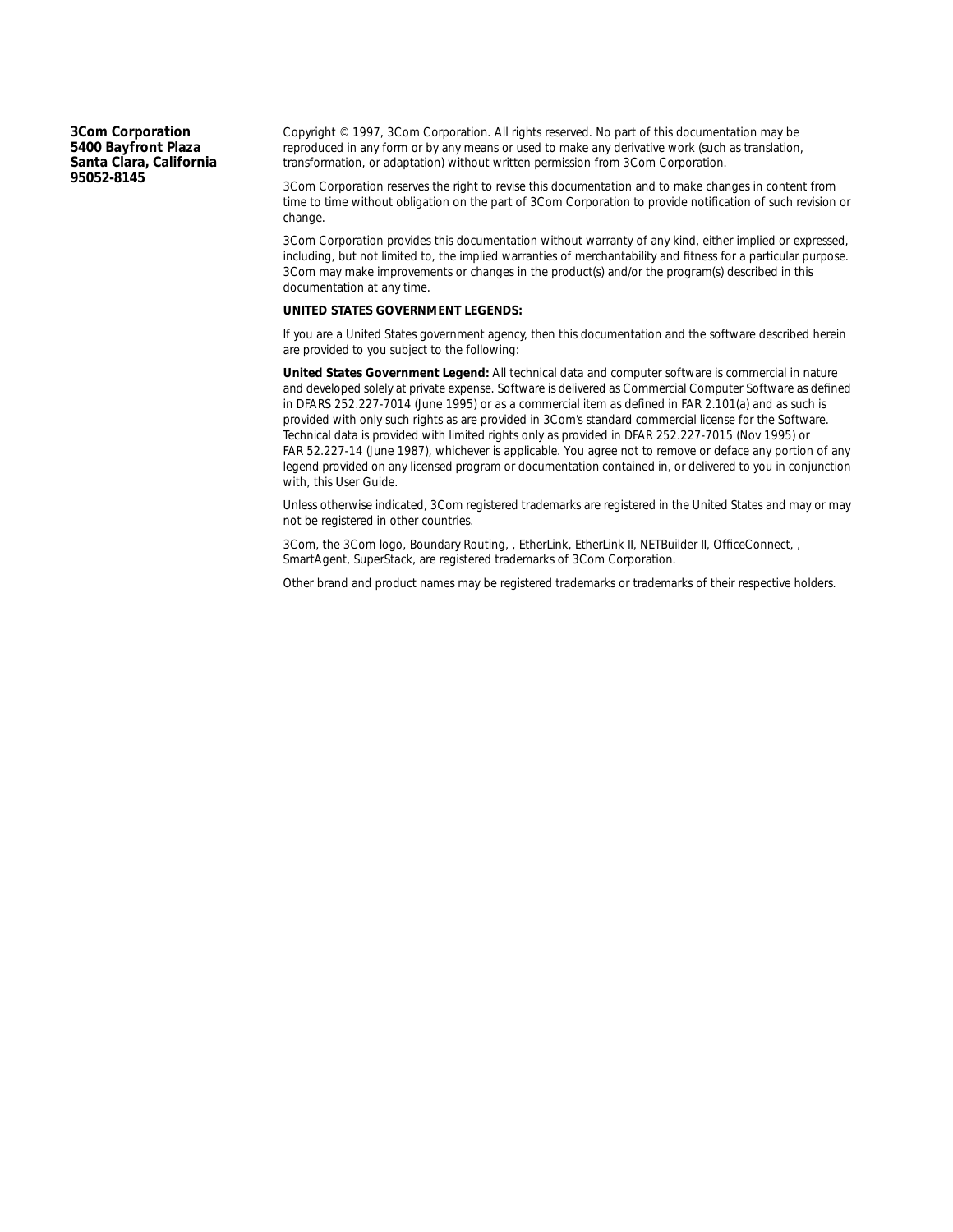

# **NETBUILDER II HSS 4-PORT WAN MODULE RELEASE NOTES**

| Introduction                                                                                       | These release notes provide important hardware and software information for<br>customers installing HSS 4-Port WAN modules in NETBuilder <sup>®</sup> Bridge/Router<br>systems. The following topics are covered:                                                                                                                                                                                                                                                                                                   |  |
|----------------------------------------------------------------------------------------------------|---------------------------------------------------------------------------------------------------------------------------------------------------------------------------------------------------------------------------------------------------------------------------------------------------------------------------------------------------------------------------------------------------------------------------------------------------------------------------------------------------------------------|--|
|                                                                                                    | Feature information<br>$\blacksquare$<br>Important hardware information<br>Known problems and limitations<br>Software configuration information<br>Upgrade instructions for software version 10.3                                                                                                                                                                                                                                                                                                                   |  |
| <b>Feature Information</b>                                                                         | This section provides information on HSS 4-Port WAN module features.                                                                                                                                                                                                                                                                                                                                                                                                                                                |  |
| <b>Clock Source</b>                                                                                | The HSS 4-Port WAN module can be used as a clock source, provided you are<br>using the appropriate cables. See Installing the NETBuilder HSS 4-Port WAN<br>Module for cable information.                                                                                                                                                                                                                                                                                                                            |  |
| <b>Supported Clock Rates</b>                                                                       | The maximum supported rate on any one port is 4 megabits per second. The<br>maximum number or ports at 4 Mbps is 2. Four ports will run at T1/E1.                                                                                                                                                                                                                                                                                                                                                                   |  |
| <b>Important Hardware</b><br><b>Information</b>                                                    | This section provides important hardware installation information                                                                                                                                                                                                                                                                                                                                                                                                                                                   |  |
| <b>Installation Caution</b>                                                                        | When installing, removing or replacing an HSS 4-Port WAN module, always<br>disconnect the hydra cable first. Reconnect the cable only after the module is<br>properly installed in the chassis. The weight of the cable connector may cause the<br>module to flex and damage the connectors if the module is not properly installed.                                                                                                                                                                                |  |
| <b>Special Hardware</b><br><b>Requirements for</b><br><b>NETBuilder Extended</b><br><b>Chassis</b> | For some older NETBuilder II Extended chassis models, the card carrier may need to<br>be replaced before you install your HSS 4-Port WAN module. You can determine<br>whether you have an older card carrier by looking at the part number on the card<br>carriers in your chassis. If the part number is 70-0399-000, you will need to<br>replace the card carrier. Contact your network supplier for ordering instructions.<br>The order number for the replacement card carrier is 3C6048, UPC#<br>662705161525. |  |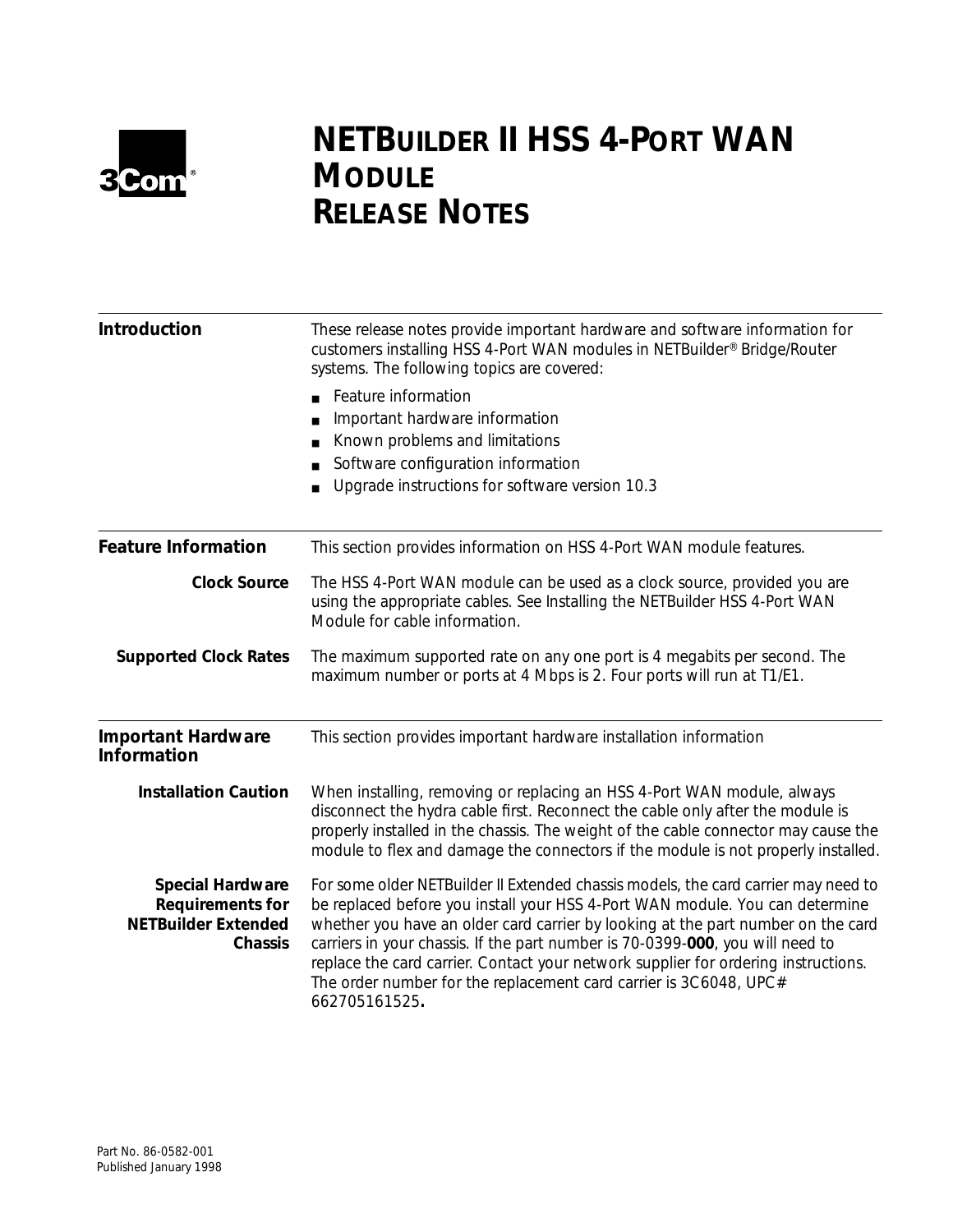<span id="page-3-0"></span>

| Software<br>Configuration<br><b>Information</b>                                                             | This section describes software configuration information specific to the HSS<br>4-Port WAN module.                                                                                                                                                                                                                                                                                                                                                                                                                                            |
|-------------------------------------------------------------------------------------------------------------|------------------------------------------------------------------------------------------------------------------------------------------------------------------------------------------------------------------------------------------------------------------------------------------------------------------------------------------------------------------------------------------------------------------------------------------------------------------------------------------------------------------------------------------------|
| Port and Path<br>Numbering                                                                                  | The four possible ports and paths for the HSS 4-Port WAN module have specific<br>names that must be used when entering commands. Commands that display this<br>additional physical interface will show information for each possible port or path.<br>The path and port designations for this module are as follows:                                                                                                                                                                                                                           |
|                                                                                                             | Port 1 $(A) = \frac{1}{2}$ sports<br><b>Path 1 (A) = !</b> <path><br/>Port 2 (B) = <math>!</math> &lt; port &gt; B<br/>■ Path <math>2(B) = 1</math> &lt; path &gt; B<br/>■ Path 3 (C) = <math>\frac{1}{2}</math> &lt; path &gt; C<br/>Port <math>3(C) = 1</math> &lt; port &gt; B<br/>■ Path 4 (D) = <math>\frac{1}{2}</math> &lt; path &gt; D<br/>Port 4 (D) = <math>!</math> &lt; port &gt; D</path>                                                                                                                                         |
|                                                                                                             | For example, for a chassis with an HSS 4-Port WAN module installed in slot 3,<br>when the SHow Path Baud command is entered, a display similar to the following<br>appears:                                                                                                                                                                                                                                                                                                                                                                    |
|                                                                                                             | sh -pa baud                                                                                                                                                                                                                                                                                                                                                                                                                                                                                                                                    |
|                                                                                                             | ========================= SHow -PATH        BAud        ========================<br>$BAud = 64$<br>Path !3<br>Path $13B$ BAud = $38.4$<br>Path !3C<br>$BAud = 38.4$<br>$BAud = 64$<br>Path !3D                                                                                                                                                                                                                                                                                                                                                 |
| Known Problems and                                                                                          | The section describes known problems and limitations for the HSS 4-Port WAN                                                                                                                                                                                                                                                                                                                                                                                                                                                                    |
| Limitations                                                                                                 | module.                                                                                                                                                                                                                                                                                                                                                                                                                                                                                                                                        |
| <b>Clock Configurations for</b><br><b>Serial WAN Interfaces</b><br>operating at T1 and<br>faster Data Rates | This section is intended to alert installers and customers to a problems that occur<br>when two devices are interconnected using synchronous serial interfaces and are<br>operating at high serial data rates. Whenever a DTE (such as a NETBuilder system)<br>is connected to a DCE device (such as a CSU/DSU) the DCE serial interface should<br>always be configured to sample serial data sent from the DTE by using the serial<br>clock returned from the DTE. Failure to use this configuration can result in high<br>frame error rates. |
|                                                                                                             | When using WAN data rates near T1 (1.544Mbs) or greater, correctly configuring<br>the serial interface on the attached DCE (Data Communications Equipment) is<br>crucial for reliable data transfer. Virtually all interoperability problems (such as high<br>frame error rates) can be eliminated by correctly configuring the DCE clock.                                                                                                                                                                                                     |
|                                                                                                             | <b>Synchronous Data Transmission</b>                                                                                                                                                                                                                                                                                                                                                                                                                                                                                                           |
|                                                                                                             | Figure 1 shows the serial data and clock signals used to connect a DCE device to a<br>DTE (such as when a CSU/DSU is connected to a NETBuilder WAN serial port).                                                                                                                                                                                                                                                                                                                                                                               |



Txd (104) Txc (114)

Ð ₹

Rxc Txd Txc

Txc Rxd Rxc

Clock source

Γ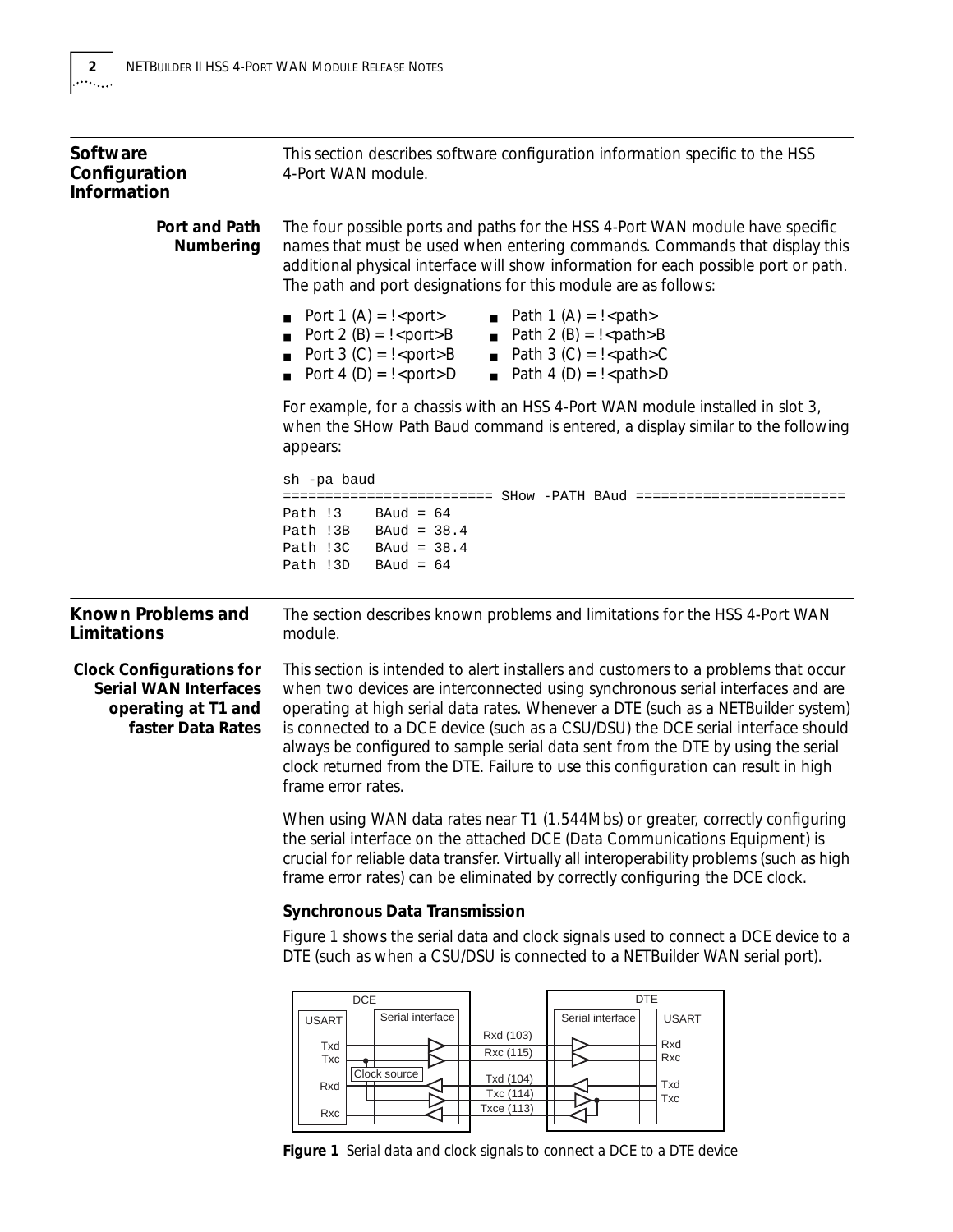<span id="page-4-0"></span>Synchronous data transmission is nearly always used with serial data rates of 64 kilobits per second or higher. Figure 2 shows a series of data bits and the accompanying clock signal. The position of the data bits indicates that the data bit may have a value of either 1 or 0 and may change value only when the high to low transition of the clock signal occurs.



**Figure 2** Data bits and accompanying clock signal

The serial data changes with one edge of the clock, while the other clock edge occurs in the middle of the data bit. The device receiving the data uses the edge of the clock signal that occurs in the middle of the data bit to sample the state of the data bit (in [Figure 1](#page-3-0) this is shown as the low to high transition, also known as the "rising" edge). Data must be stable (unchanging) before and after the sampling clock edge for reliable data reception.

## **Problem Description**

In [Figure 1](#page-3-0), the serial data signal (RXD) and accompanying clock signal (RXC) sent from the DCE to the DTE arrive at the DTE without difficulty, since both signals travel the same distance at the same speed and maintain the timing relationship shown in Figure 2. The problem discussed in this section occurs when data is sent from the DTE to the DCE at higher data rates. Figure 3 shows the signals involved.



**Figure 3** Signals involved when data is sent at higher data rates.

In this case the DCE sends a clock signal to the DTE and the DTE sends the data back to the DCE in synchronization with clock. When using higher data rates or long cable lengths, the timing relationship between the clock signal sent from the DCE and the data from the DTE is significantly altered by the amount of time it takes the signals to travel from one device to another, as shown in Figure 4.



**Figure 4** Altered timing relationship at higher data rates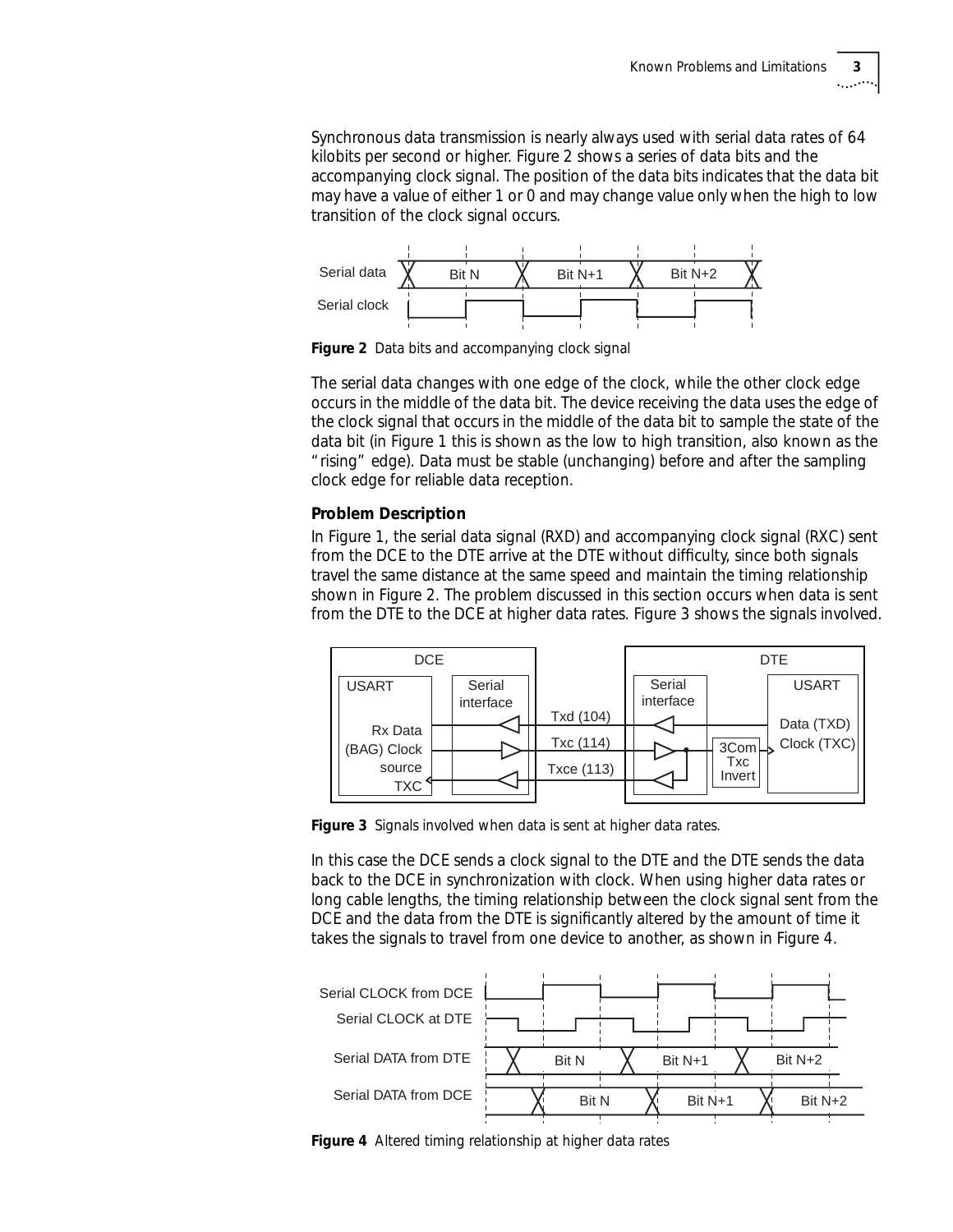The shift between the clock signal from the DCE and the data sent back from the DTE can become large enough that the middle of the data bit actually lines up with the opposite clock edge. Frequently CSU/DSUs and other DCEs are preconfigured to sample data using the clock sent by the DCE. Unreliable data transmission occurs because the data is changing at the clock edge used to sample the data. The timing relationship of the clock and data signals also depends on the delay through the on-board serial interface circuitry. Replacing a NETBuilder II WAN module with different type of module or changing data rates can cause a previously reliable connection to behave erratically. The customer may incorrectly conclude the fault is with the replacement module.

#### **Solutions**

The preferred solution to this problem is to configure the DCE to use the clock sent from the DTE to sample the data sent by the DTE. Figure 5 shows the timing relation of this clock to the data from the DTE (from the perspective of the DCE.)



**Figure 5** DCE clock used to sample data sent from DTE

The rising edge of DTE clock occurs in the middle of the data bit as desired. The correct timing relationship is maintained because the data and clock signals experience the same delay through the serial interface circuitry and the cable (see [Figure 3\)](#page-4-0). Configuring the DCE to sample sent data from the DTE using the DTE clock maintains the correct timing relationship regardless of the data rate or cable length.

A commonly used alternative solution is to configure the DCE to invert the clock, so that data is sampled by the DCE on the opposite clock edge. This will usually correct the problem unless there is a change in either cable length or data rate, when the symptoms can reappear.

### **Configuring the DCE (CSU/DSU)**

Since the clock sent from the DTE to the DCE does not have a consistent common name, determining how to configure a particular DCE may not be obvious. CCITT/ISO designates the signal as "*Circuit #113, Transmitter Signal Element Timing, DTE Source*". The table below shows the pin designations for the most common synchronous serial interfaces.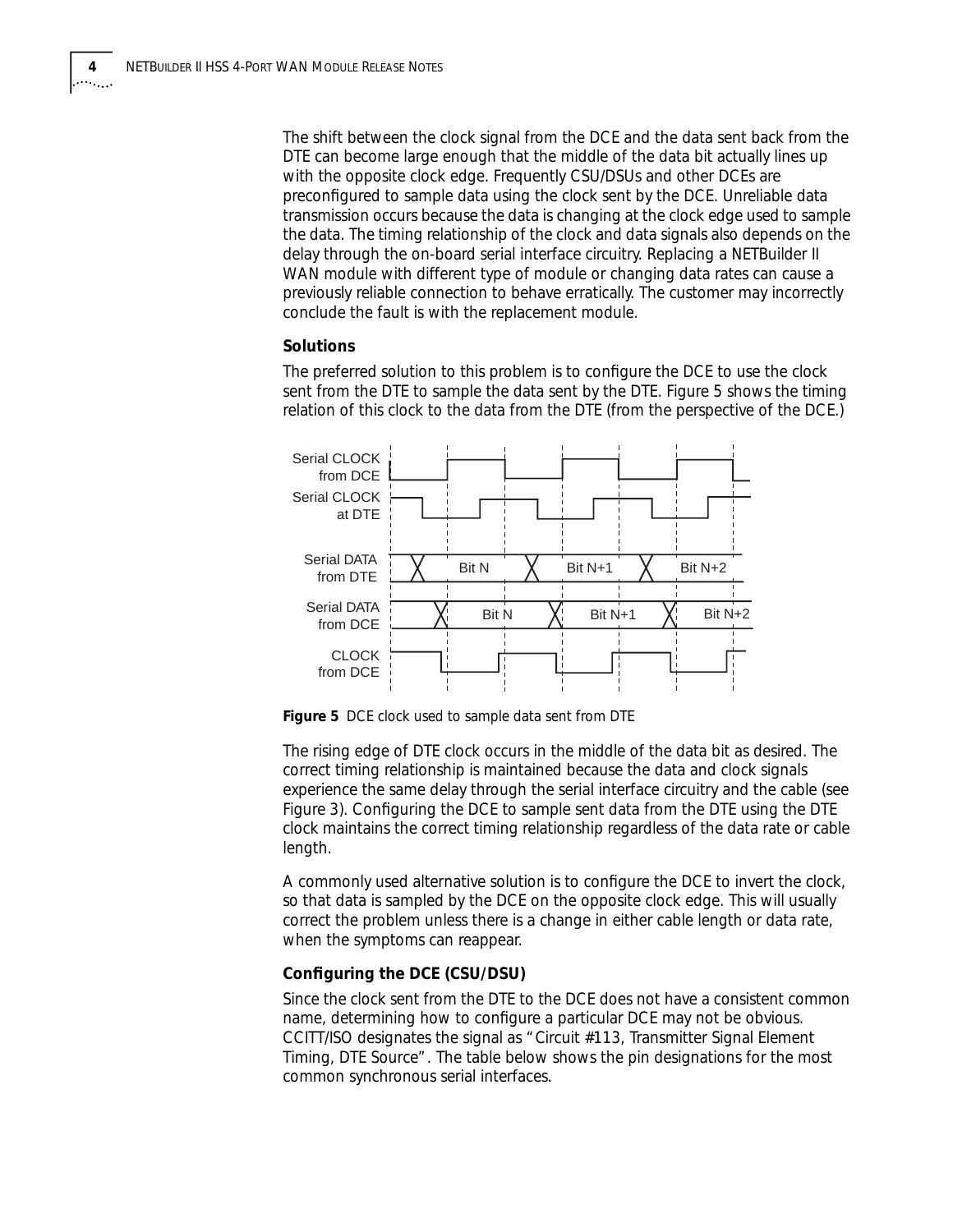| Interface Type | <b>Pin Designators</b> |
|----------------|------------------------|
| V.35'          | U.W                    |
| RS-449         | 17, 35                 |
| RS-530         | 24.11                  |
| X.21           | Not supported          |

Standalone CSU/DSUs often have an option to use the clock from the DTE. Refer to the manual provided with your DCE for instructions on how to configure the DTE clock option. The previous table may also prove helpful. X.21 devices and DCEs that do not have the DTE clock option should configure the serial interface to invert the clock.

| <b>Asynchronous Tunneling</b><br>Functionality                          | The parameters to configure databits, parity, and stopbits for asynchronous<br>tunneling (ATUN) ports are not available. ATUN will only work with the following<br>default settings:<br>8 databits<br>1 stop bit<br>No parity                                                                                                                           |
|-------------------------------------------------------------------------|---------------------------------------------------------------------------------------------------------------------------------------------------------------------------------------------------------------------------------------------------------------------------------------------------------------------------------------------------------|
|                                                                         | Contact your network supplier if you require a configuration that will not work<br>with these settings.                                                                                                                                                                                                                                                 |
| <b>PATHCONTrol Toggle</b>                                               | If you have 16 or more virtual ports per path and the path goes down, the<br>PATHCONTrol = Enabled command will not work as a toggle to bring the path<br>back up. You must first disable the path and then re-enable it.                                                                                                                               |
| <b>Upgrade Instructions</b><br>for NETBuilder<br>Software, Version 10.3 | The following sections describe the steps necessary to upgrade from older<br>software versions to NETBuilder Software version 10.3. The HSS 4-Port WAN<br>module requires version 10.3 software to operate.                                                                                                                                             |
|                                                                         | The three CDs provided with your HSS 4-Port WAN module contain the following<br>items:                                                                                                                                                                                                                                                                  |
|                                                                         | NETBuilder Software version 10.1 and 10.3                                                                                                                                                                                                                                                                                                               |
|                                                                         | NETBuilder Upgrade Management Utilities, version 10.1                                                                                                                                                                                                                                                                                                   |
|                                                                         | NETBuilder Documentation                                                                                                                                                                                                                                                                                                                                |
|                                                                         | There are no upgrade management utilities for version 10.3. Customers who wish<br>to retain their existing pre-10.3 configuration settings (9.3.x through 10.1) must<br>first upgrade to version 10.1 using the Upgrade Management Utilities version<br>10.1, and then copy the 10.3 image as described in the procedure below.                         |
|                                                                         | The upgrade process in this release note is an interim upgrade solution. Customers<br>are urged to check the world wide web site for versions of the NETBuilder<br>Upgrade Management Utilities greater than 10.1. Later versions support a<br>smoother process allowing customers to upgrade easily to the most current<br>NETBuilder Family Software. |

**Upgrade Scenarios** This section describes common upgrade scenarios for customers installing HSS 4-Port WAN modules.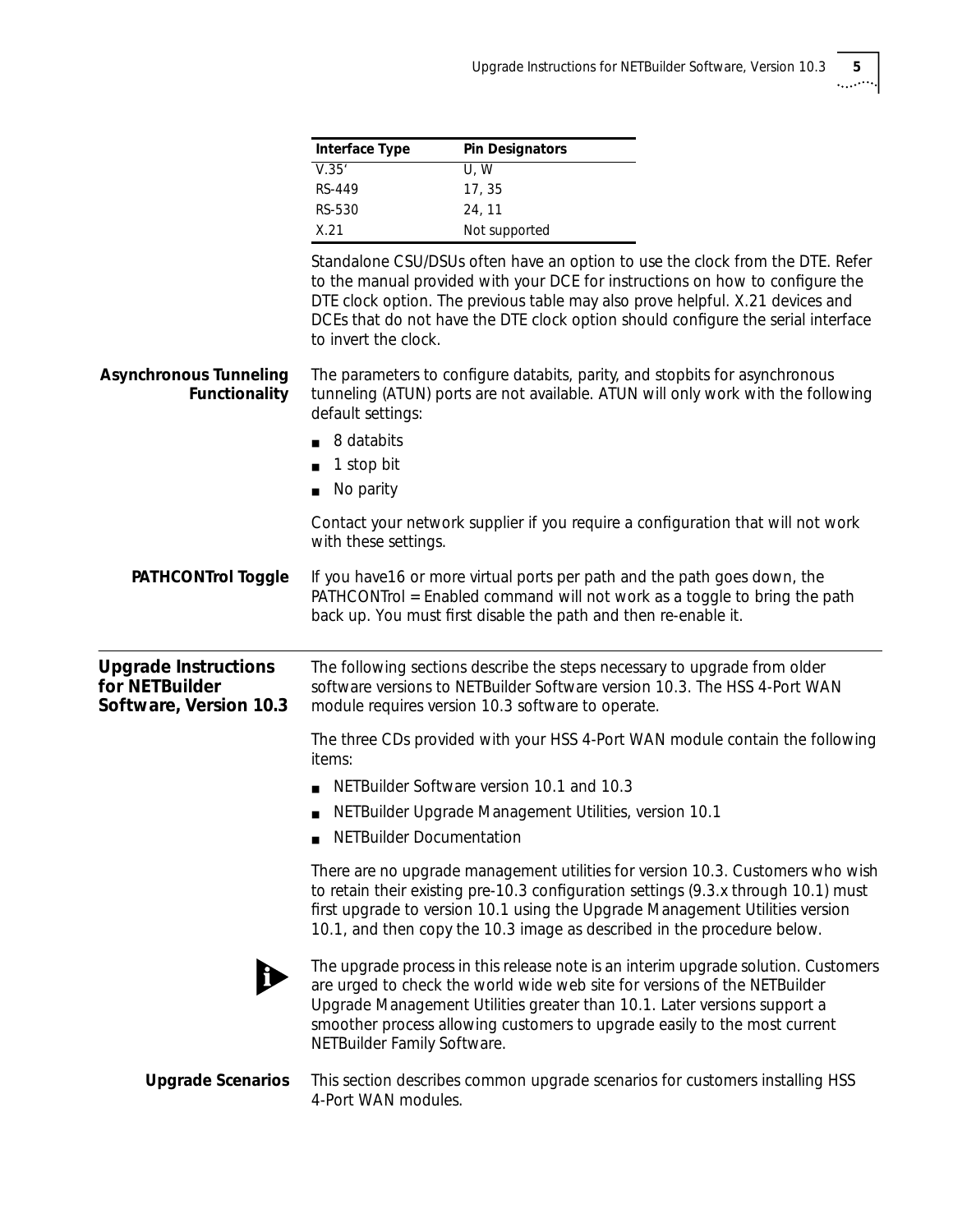#### **Customers with DPE modules and software version 9.3.x.**

If you have a bridge/router with a DPE module and you are using software version 9.3.x, you must use the Upgrade Management Utilities version 10.1 to upgrade from 9.3.x to 10.1, then copy the 10.3 image onto your NETBuilder bridge/router. Use the following procedure:



*For detailed instructions about NETBuilder Upgrade Management Utilities, see Upgrading NETBuilder Family Software for version 10.1.*

- **1** Copy the Upgrade Utilities to your network management station (NMS) using: bcmsetup <drive>: all (for Windows) **bcmsetup all** (for Unix)
- **2** Install the NETBuilder Family Software, version 10.1 and 10.3 onto the NMS: bcminstall -cdrom <CD-ROM drive>:\image (for Windows)
- **bcminstall** (for Unix) **3** Verify that the utilities are installed correctly:
	-
	- **bcmdiagnose**
- **4** Verify connectivity to the NETBuilder bridge/router: bcmdiagnose <device> (device = NB Ipaddr or NB hostname)
- **5** Archive configuration files from the NETBuilder bridge/router:

bcmsysupgrade -s:from\_nb <device> (device = NB Ipaddr or NB hostname)

**6** Upgrade the current configuration files to 10.1:

bcmsysupgrade -s:update <device> (device = NB Ipaddr or NB hostname)

**7** Copy the configuration and image files to the /101/ directory on the NETBuilder bridge/router:

bcmsysupgrade -s:to\_nb <device> (device = NB Ipaddr or NB hostname)

**8** Test boot the 10.1 and configuration files:

bcmsysupgrade -s:test\_boot <device> (device = NB Ipaddr or NB hostname) The bridge/router is rebooted, and the utilities confirm the IP connection and that 10.1 software is running.

**9** Accept the upgrade:

bcmsysupgrade -s:accept <device> (device = NB\_Ipaddr or hostname)

**10** Rename the boot.29k file in the /101/ directory to boot.101:

bcmmv <NB\_ipaddr>:a:/101/boot.29k <NB\_ipaddr>:a:/101/boot.101

**11** Copy the 10.3 image to the NB:

bcmcp /tftpboot/image/NBDPE/SW/103/<pkg>/boot.29k <NB\_Ipaddr>:a:/101/boot.29k

**12** Copy the HSS 4-Port WAN software to the NETBuilder bridge/router: bcmcp /tftpboot/image/NBDPE/SW/103/<pkg>/4portwan.860

<NB\_Ipaddr>:a:/101/4portwan.860

**13** Reboot the router:

bcmctrl <NB\_Ipaddr> -reboot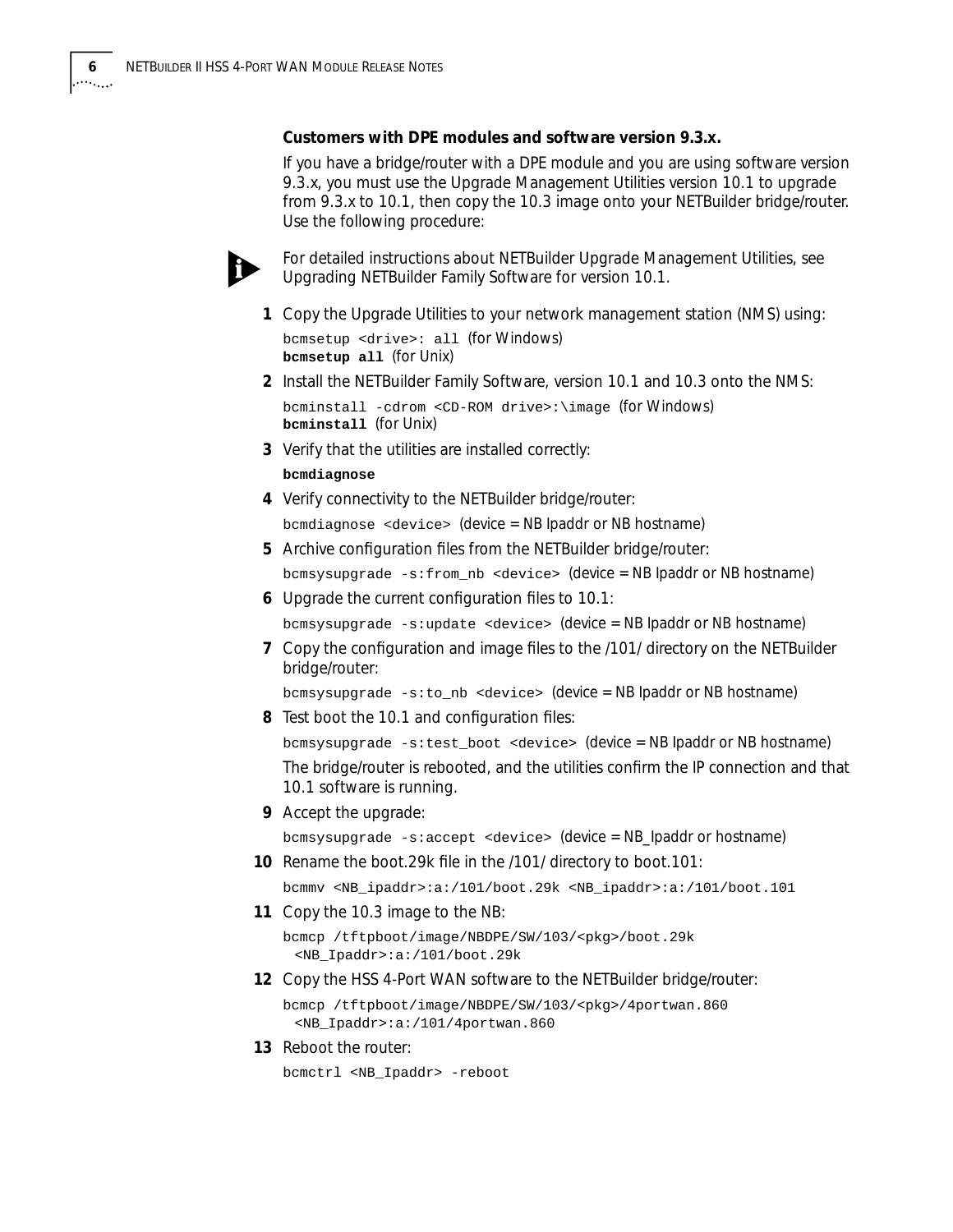### **Customers with a DPE module and software version 10.1.**

If you are already running software version 10.1 on a bridge/router with a DPE module installed, use the following procedure:



*For detailed instructions about NETBuilder Upgrade Management Utilities, see Upgrading NETBuilder Family Software for version 10.1.*

**1** Copy the Upgrade Utilities to your network management station (NMS) using the bcmsetup command:

bcmsetup <drive>: all (for Windows) **bcmsetup all** (for UNIX)

**2** Install the NETBuilder Family Software, version 10.1 and 10.3 onto the NMS:

bcminstall -cdrom <CD-ROM drive>:\image (for Windows) **bcminstall** (for UNIX)

**3** Verify connectivity to the NETBuilder bridge/router:

bcmdiagnose <device> (device = NB\_Ipaddr or hostname)

**4** Rename the boot.29k file in the /101/ directory to boot.101:

bcmmv <NB\_ipaddr>:a:/101/boot.29k <NB\_ipaddr>:a:/101/boot.101

**5** Copy the 10.3 image to the NB:

bcmcp /tftpboot/image/NBDPE/SW/103/DW/boot.29k <NB\_Ipaddr>:a:/101/boot.29k

**6** Copy the HSS 4-Port WAN software to the NETBuilder bridge/router:

bcmcp /tftpboot/image/NBDPE/SW/103/DW/4portwan.860 <NB\_Ipaddr>:a:/101/4portwan.860

**7** Reboot the router:

bcmctrl <NB\_Ipaddr> -reboot

#### **Customers with CEC modules and software versions prior to 10.1.**

If you have a bridge/router with a CEC module installed, you must install a DPE module and use Upgrade Management Utilities version 10.1 to upgrade from 9.3.x to 10.1 then copy the 10.3 image onto the bridge/router.



*For detailed instructions about NETBuilder Upgrade Management Utilities, see Upgrading NETBuilder Family Software for version 10.1.*

- **1** Copy the Upgrade Utilities to your network management station (NMS) using: bcmsetup <drive>: all (for Windows) **bcmsetup all** (for UNIX)
- **2** Install the NETBuilder Family Software, version 10.1 and 10.3 onto the NMS: bcminstall -cdrom <CD-ROM drive>:\image (for Windows) **bcminstall** (for UNIX)
- **3** Verify that the utilities are installed correctly:

#### **bcmdiagnose**

**4** Verify connectivity to the NETBuilder bridge/router:

bcmdiagnose <device> (device = NB\_Ipaddr or hostname)

**5** Archive configuration files from the NETBuilder bridge/router:

```
bcmsysupgrade -new_hw -s:from_nb <device> (device = NB_Ipaddr or 
 hostname)
```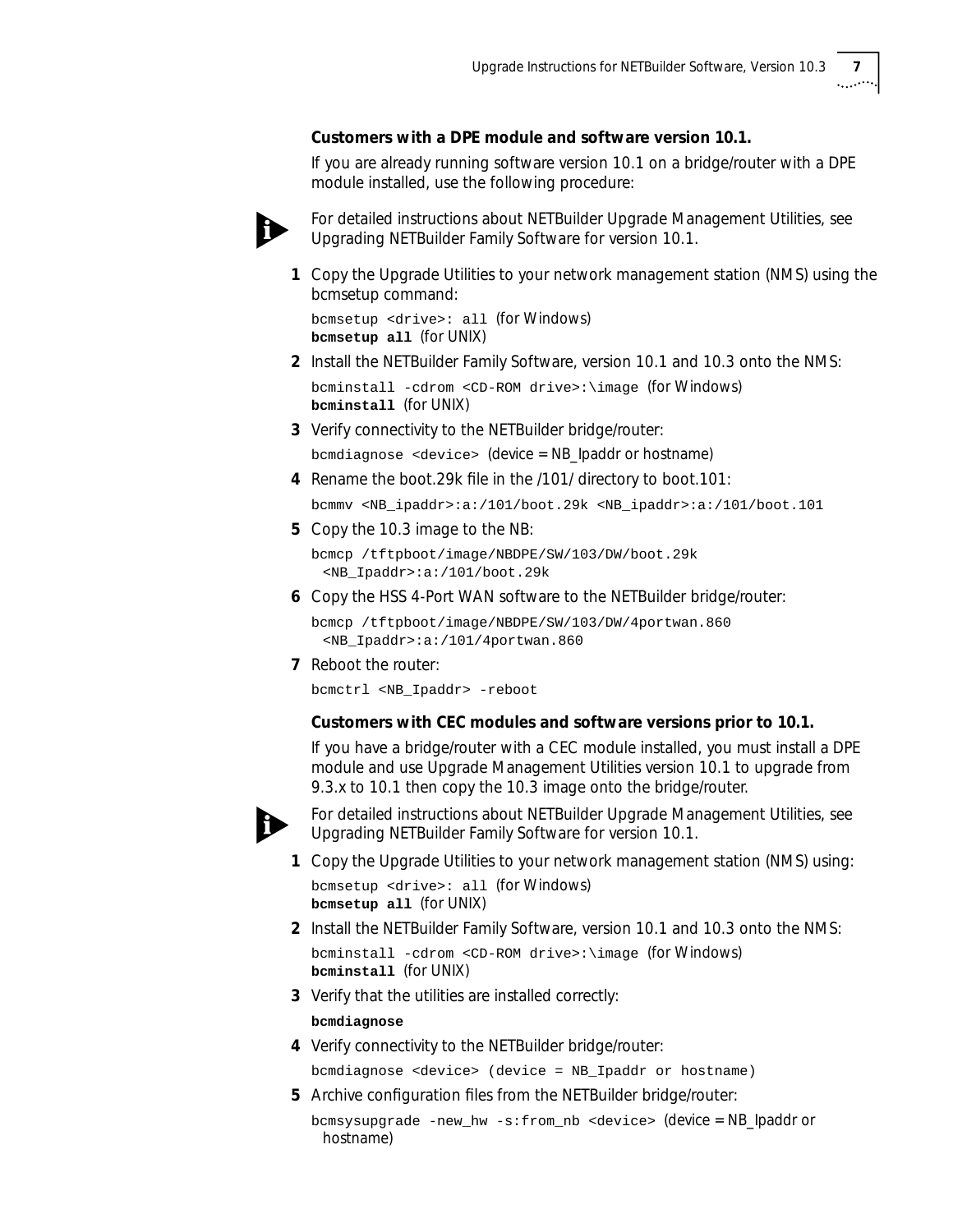- **6** Upgrade the current configuration files to 10.1: bcmsysupgrade -new\_hw -s:update <device> (device = NB\_Ipaddr or hostname)
- **7** Replace the CEC module with a DPE module. For installation instructions see the hardware installation guide that shipped with the DPE module.
- **8** Attach a console to the Console port on the bridge/router.
- **9** Set up IP routing by following these steps:
	- **a** Log on to the bridge/router as root and press the Return key. The password prompt is displayed.
	- **b** At the password prompt, press the Return key.

The network manager prompt (NETBuilder #) is displayed.

**c** Set up an IP address and subnet mask using:

```
SETDefault !< port> -IP NETaddr = <IP address> [<subnet mask>]
Where <port> is the port through which the bridge/router can be accessed by
the NMS.
```
**d** Enable IP routing by entering:

#### **SETDefault -IP CONTrol = ROute**

**e** Enable a route discovery protocol. For example, enable OSPF by using:

SETDefault !<port> -OSPF CONTrol = Enable

**f** Check your configuration by pinging the bridge/router from the NMS:

ping <IP address>

Where <IP address> is the IP address of the bridge/router.

**10** Set up SNMP.

See *Using NETBuilder Family Software* and *Reference for NETBuilder Family Software* for more information on how to set up SNMP.

To enable SNMP read/write access, you need to modify two parameters in the SNMP Service: COMmunity and MANager.

**a** The COMmunity parameter modifies the list of communities. For information on how to use the COMmunity parameter, see *Using NETBuilder Family Software* and to *Reference for NETBuilder Family Software.*

By default all NETBuilder configuration files are accessible to an SNMP-based manager with read privileges. To change SNMP access privileges to read/write for a network management station for a community named public, enter:

#### **ADD -SNMP COMmunity "public" RW**

**b** With the MANager parameter, create a new manager with read/write access to the bridge/router. For security reasons, limit the number of network management stations by entering the IP address of the network management station that will have access. For example, enter:

**ADD -SNMP MANager "private" 129.213.224.1**